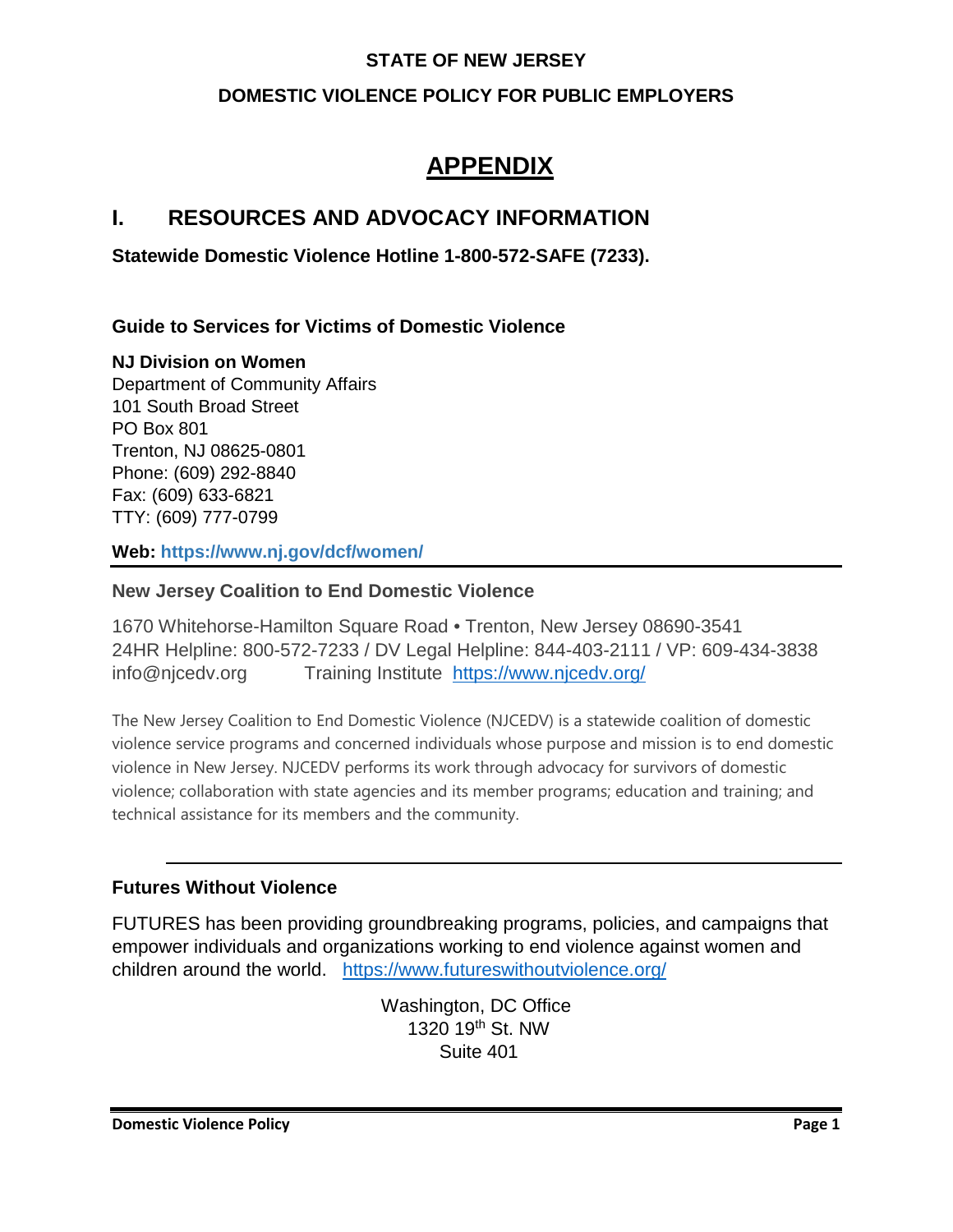Washington, D.C. 20036 Phone: (202) 595-7382 Fax: (202) 499-6757

## **II. LAWS PROTECTING VICTIMS OF DOMESTIC VIOLENCE**

**The State of New Jersey Policy on Discrimination in the Workplace.** Under this policy, forms of employment discrimination or harassment based upon the following protected categories are prohibited and will not be tolerated: race, creed, color, national origin, nationality, ancestry, age, sex/gender (including pregnancy), marital status, civil union status, domestic partnership status, familial status, religion, affectional or sexual orientation, gender identity or expression, atypical hereditary cellular or blood trait, genetic information, liability for service in the Armed Forces of the United States, or disability.

<https://www.state.nj.us/csc/about/divisions/eeo/laws.html>

**The New Jersey Law Against Discrimination (N.J.S.A. 10:5-12) (LAD)** makes it unlawful to subject people to differential treatment based on race, creed, color, national origin, nationality, ancestry, age, sex (including pregnancy), familial status, marital status, domestic partnership or civil union status, affectional or sexual orientation, gender identity or expression, atypical hereditary cellular or blood trait, genetic information, liability for military service, and mental or physical disability, perceived disability, and AIDS and HIV status. The LAD prohibits unlawful discrimination in employment, housing, places of public accommodation, credit and business contracts. Not all of the foregoing prohibited bases for discrimination are protected in all of these areas of activity. For example, familial status is only protected with respect to housing. The Division has promulgated regulations that explain that a place of public accommodation must make reasonable modifications to its policies, practices or procedures to ensure that people with disabilities have access to public places. The regulations also explain that under the LAD, these reasonable accommodations may include actions such as providing auxilliary aides and making physical changes to ensure paths of travel.

**The Application of Title VII and the ADA to Applicants or Employees Who Experience Domestic or Dating Violence, Sexual Assault, or Stalking**: Questions and Answers

[https://www.eeoc.gov//eeoc/publications/qa\\_domestic\\_violence.cfm](https://www.eeoc.gov/eeoc/publications/qa_domestic_violence.cfm)

# **New Jersey SAFE Act**

The New Jersey Security and Financial Empowerment Act ("NJ SAFE Act"), P.L. 2013, c.82, provides that certain employees are eligible to receive an unpaid leave of absence, for a period not to exceed 20 days in a 12-month period, to address circumstances resulting from domestic violence or a sexually violent offense. To be eligible, the employee must have worked at least 1,000 hours during the immediately preceding 12-month period. Further, the employee must have worked for an employer in the State that employs 25 or more employees for each working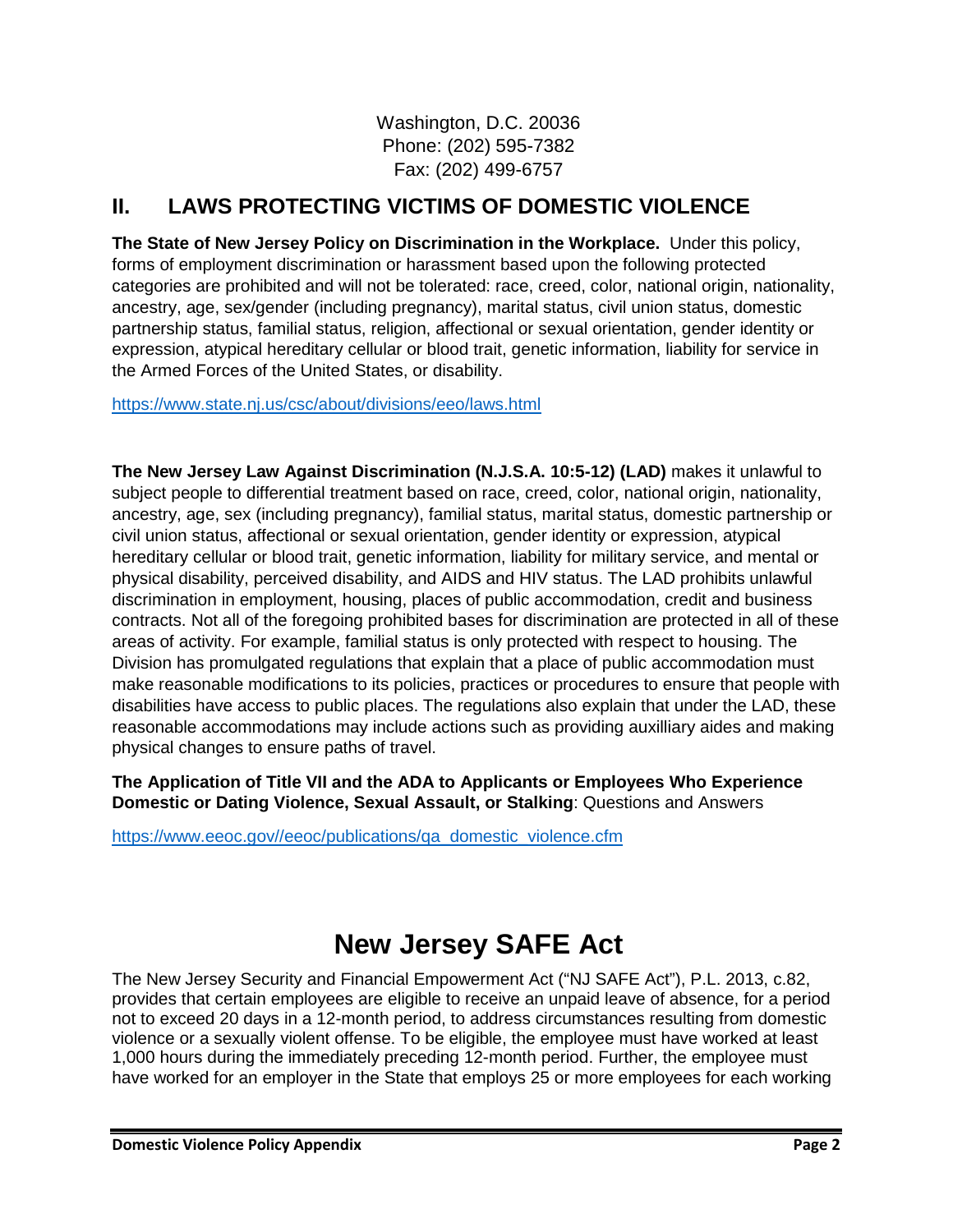day during each of 20 or more calendar workweeks in the then-current or immediately preceding calendar year.

Leave under the NJ SAFE Act may be taken by an employee who is a victim of domestic violence, as that term is defined in N.J.S.A. 2C:25-19, or a victim of a sexually violent offense, as that term is defined in N.J.S.A. 30:4-27.6. Leave may also be taken by an employee whose child, parent, spouse, domestic partner, or civil union partner is a victim of domestic violence or a sexually violent offense.

Leave under the NJ SAFE Act may be taken for the purpose of engaging in any of the following activities as they relate to an incident of domestic violence or a sexually violent offense:

- (1) Seeking medical attention for, or recovering from, physical or psychological injuries caused by domestic or sexual violence to the employee or the employee's child, parent, spouse, domestic partner or civil union partner
- (2) Obtaining services from a victim services organization for the employee or the employee's child, parent, spouse, domestic partner, or civil union partner
- (3) Obtaining psychological or other counseling for the employee or the employee's child, parent, spouse, domestic partner or civil union partner
- (4) Participating in safety planning, temporarily or permanently relocating, or taking other actions to increase the safety from future domestic violence or sexual violence or to ensure the economic security of the employee or the employee's child, parent, spouse, domestic partner or civil union partner
- (5) Seeking legal assistance or remedies to ensure the health and safety of the employee or the employee's child, parent, spouse, domestic partner, or civil union partner, including preparing for or participating in any civil or criminal legal proceeding related to or derived from domestic violence or sexual violence; or
- (6) Attending, participating in or preparing for a criminal or civil court proceeding relating to an incident of domestic or sexual violence of which the employee or the employee's child, parent, spouse, domestic partner, or civil union partner, was a victim.

Leave under the NJ SAFE Act must be used in the 12-month period immediately following an instance of domestic violence or a sexually violent offense. The unpaid leave may be taken intermittently in intervals of no less than one day. The unpaid leave shall run concurrently with any paid vacation leave, personal leave, or medical or sick leave that the employee elects to use or which the employer requires the employee to use during any part of the 20-day period of unpaid leave. If the employee requests leave for a reason covered by both the NJ SAFE Act and the Family Leave Act, N.J.S.A. 34:11B-1 et seq., or the federal Family and Medical Leave Act, 20 U.S.C. 2601 et seq., the leave shall count simultaneously against the employee's entitlement under each respective law.

Employees eligible to take leave under the NJ SAFE Act must, if the necessity for the leave is foreseeable, provide the employer with written notice of the need for the leave. The employee must provide the employer with written notice as far in advance as reasonable and practicable under the circumstances. The employer has the right to require the employee to provide the employer with documentation of the domestic violence or sexually violent offense that is the basis for the leave. The employer must retain any documentation provided to it in this manner in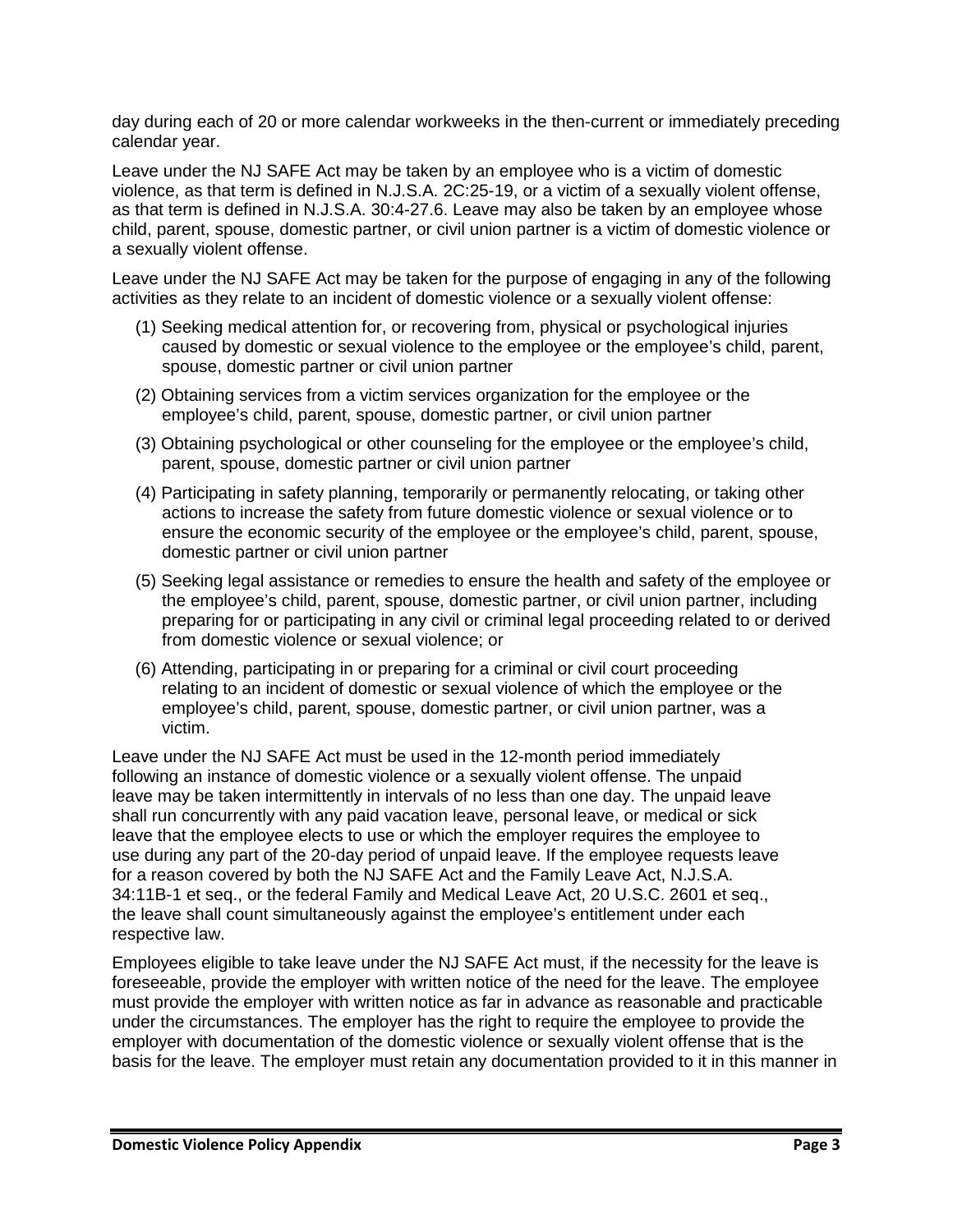the strictest confidentiality, unless the disclosure is voluntarily authorized in writing by the employee or is authorized by a federal or State law, rule or regulation.

The NJ SAFE Act also prohibits an employer from discharging, harassing or otherwise discriminating or retaliating or threatening to discharge, harass or otherwise discriminate against an employee with respect to the compensation, terms, conditions or privileges of employment on the basis that the employee took or requested any leave that the employee was entitled to under the NJ SAFE Act, or on the basis that the employee refused to authorize the release of information deemed confidential under the NJ SAFE Act.

To obtain relief for a violation of the NJ SAFE Act, an aggrieved person must file a private cause of action in the Superior Court within one year of the date of the alleged violation.

*<https://nj.gov/labor/>*

AD-289 (9/13)

## **III. RESOURCES**

The Department of Children and Families Office of Domestic Violence Services (ODVS) funds 23 domestic violence programs and the New Jersey Coalition to End Domestic Violence. There is at least one DCF-funded domestic violence program in each of New Jersey's 21 counties. The **[Office of Domestic Violence Services](http://www.nj.gov/dcf/women/domestic/)** funds domestic violence services that serve the needs of victims in every county. Services for survivors, victims, and their families include emergency shelters, 24-hour hotlines, counseling, children's services, and financial, housing and legal advocacy.

The **[Office of the Prevention of Violence Against Women](http://www.nj.gov/dcf/women/opvaw/)** funds services that serve the needs of sexual assault victims and sexual violence prevention programs in every county. Services include a 24-hour hotline, crisis counseling, accompaniments by a confidential sexual violence advocate, and financial, housing and legal advocacy.

Through displaced homemaker programs, the **[Office of Support, Employment, and Training](http://www.nj.gov/dcf/women/displaced/)** helps individuals gain or upgrade their skills for today's work force and become economically self-sufficient. Individuals can attend short term educational or training programs.

#### **DOW Services**

- Funds, monitors, and evaluates programs for the advancement of women
- Develops new programs to serve women
- Refers women to direct service providers
- Provides information on women's issue to the public
- Provides technical assistance to agencies representing women
- Represents women on boards, commissions, councils, committees, and task forces and provides input and recommendations on issues pertaining to the Division's Mission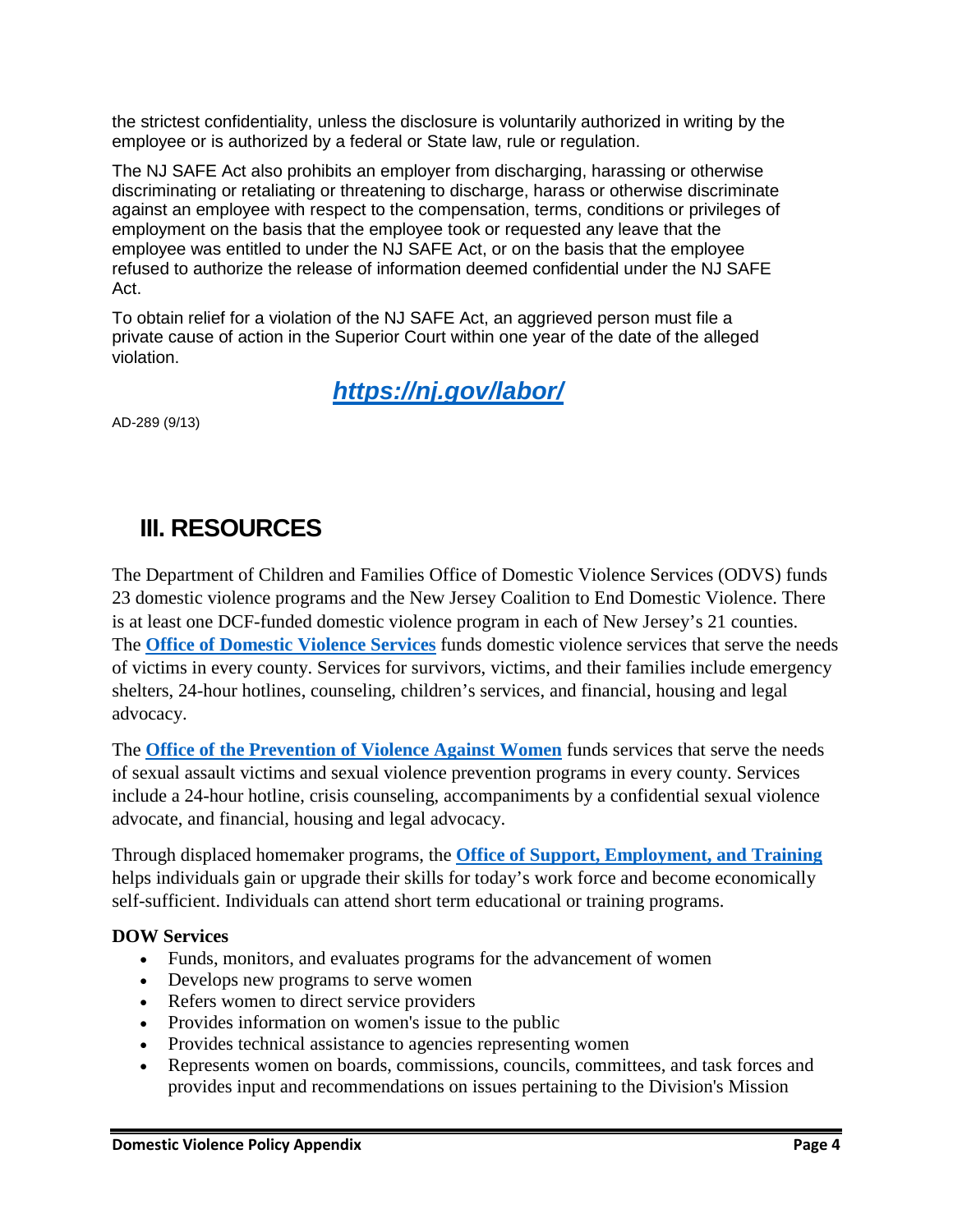#### **The Family and Community Partnerships/Division on Women Community Program Directory <https://www.nj.gov/dcf/families/dfcp/DFCPDirectory.pdf>**

This FCP/DOW Community Program Directory represents an ongoing commitment by DCF to increase access to resources that are designed to strengthen families, prevent child abuse or neglect, and empower survivors of domestic and sexual violence. The services identified in this Directory are funded by DCF's Family and Community Partnerships, a grant-making and best practices team committed to strengthening New Jersey's families. The directory receives continuous updates online as additional resources for families become available or as changes occur.

### **Other Programs in New Jersey through the Division on Women Office of Domestic Violence Services :**

To find domestic violence resources by county, click on the related link to view [DFCP/DOW's](http://www.nj.gov/dcf/families/dfcp/index.html)  [Community Program Directory.](http://www.nj.gov/dcf/families/dfcp/index.html)

For more information, contact DOW at [DOW@dcf.state.nj.us](mailto:DOW@dcf.state.nj.us) or at 609-888-7164. <http://www.nj.gov/dcf/women/domestic/>

#### **Legal Services**

#### **Legal Services of New Jersey and Central Jersey Legal Services**

New Jersey Legal Services assists victims who cannot afford legal advice and/or representation. Assistance includes referral, advice, brief assistance, preparation of a letter or routine legal document, extended representation, and technical assistance. The program also offers training to domestic violence legal advocates, programs, attorneys and others.

Legal Services of New Jersey Domestic Violence Representation Project: (888) LSNJ-LAW (888) 576-5529 Central Jersey Legal Services (908) 354-4340 Website: [www.LSNJLawHotline.org](http://www.lsnjlawhotline.org/)

#### **Culturally Specific Services Bolo Behen (Speak Sister)**

Bolo Behen works with different faith-based leaders throughout Hudson County, collaborating with leaders of temples, mosques, Islamic centers, Gurudwaras, and more. Bolo Behen facilitates groups called Community Chai where women can come and express their problems and concerns openly, comfortably, and without fear. People listen to each other's story and offer support. Services are based on a holistic approach that addresses the large range of client needs.